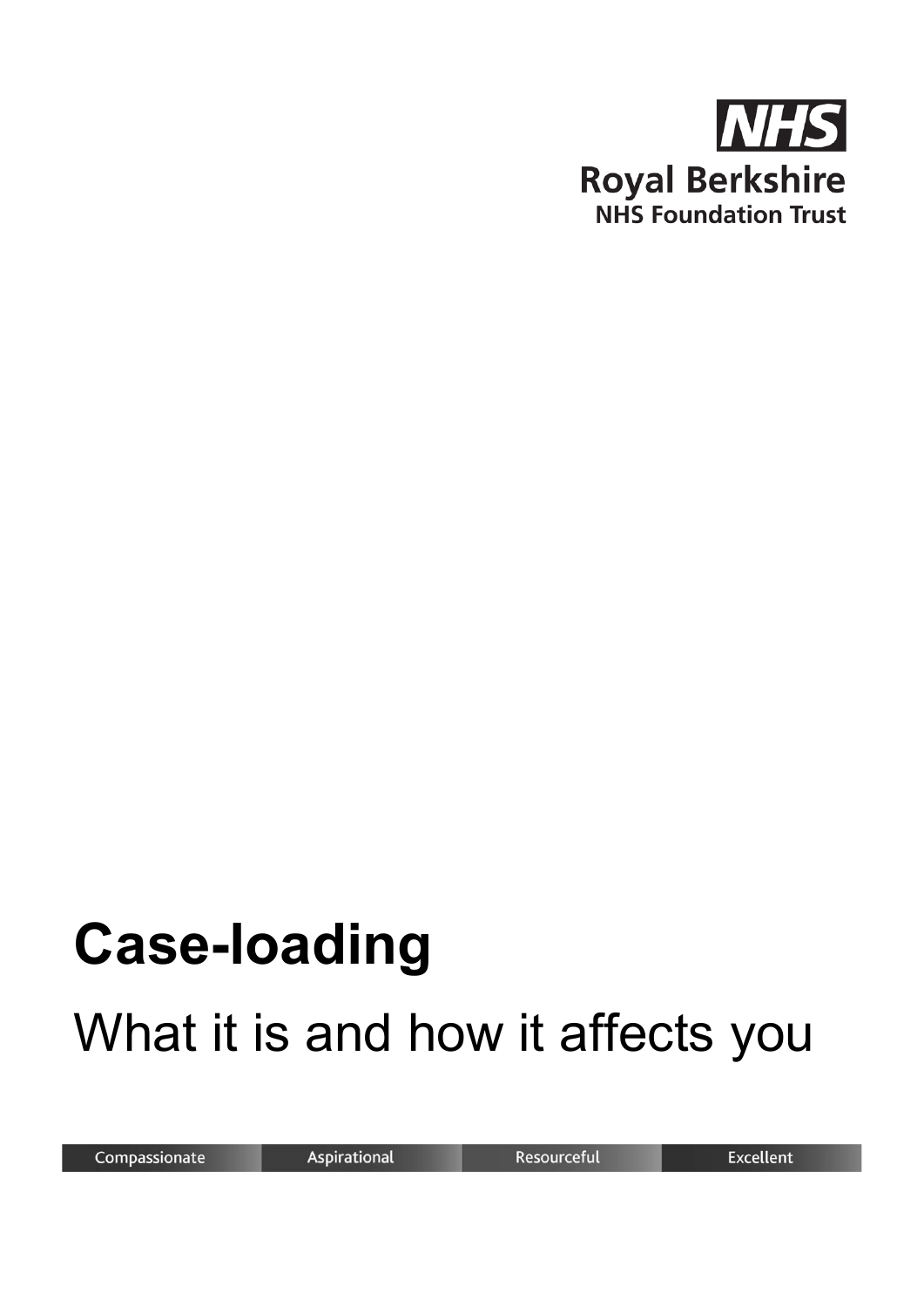**This leaflet provides information for women being 'case-loaded' by a student midwife throughout their pregnancy and the early postnatal period. If you have any further questions, please ask your midwife.**

## **Introduction**

As part of their training, student midwives must 'case-load'. The student midwife's aim is to follow and assist in a woman's care throughout her pregnancy and for a short time after in order to be a part of the whole journey of having a baby. If you have been chosen as a 'case', this means that the student midwife following you will try to be involved in as much as the process as possible, including attending antenatal appointments, birth and postnatal appointments.

# **Why have I been selected?**

You have been chosen to be case-loaded because you have booked to have your baby with the Royal Berkshire Hospital, where your student midwife is training, and applies whether you have your baby on the Delivery Suite, Rushey Birth Centre or at home. There are a few situations where your student midwife may have to stop following you and your pregnancy, such as if you move out of the area, choose to have your baby at another hospital, or circumstances change in your pregnancy, where it would no longer be appropriate for your student to be involved.

# **Why should I be involved in case-loading?**

The main benefit of case-loading for you is extra support in your pregnancy, birth, and after your baby is born. It means that you get continuity of care from someone you know, even if your midwife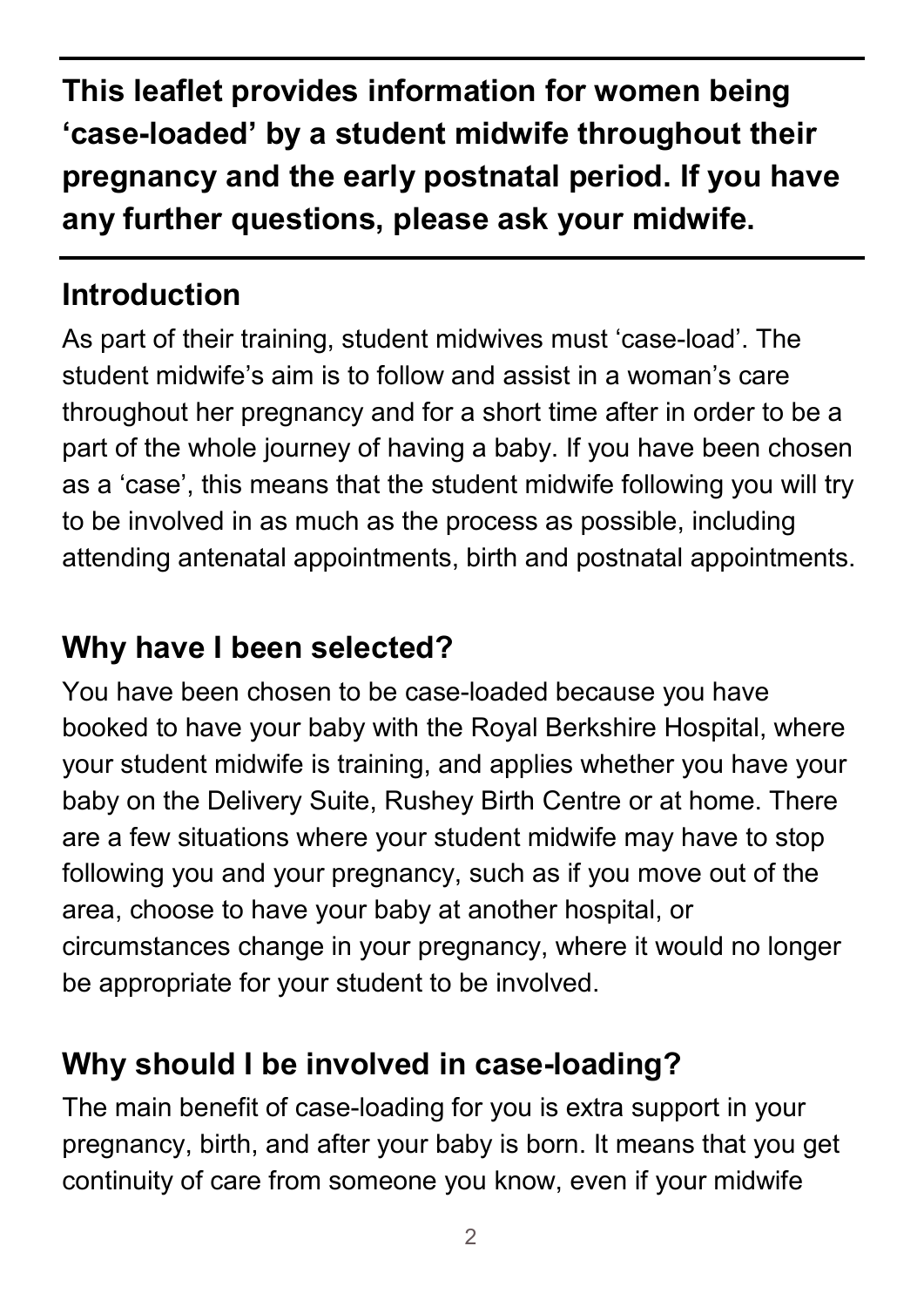changes or you haven't met the midwives who look after you in hospital and after your baby is born. The student midwife is learning and will always be working with a qualified midwife, so you will always get the right care for you and your baby.

You can decide at any time to stop being case-loaded. It is completely your choice and you have the right to change your mind by just informing your midwife.

# **Do I need to do anything?**

There is nothing extra you need to do to be case-loaded. The student midwife following you will be in contact with your midwife to find out your appointments and will try to be at as many as possible. Unfortunately, there may be occasions where they are unable to attend due to other educational commitments. If you would like the student case-loading you to attend additional occasions, such as scans or parent classes, please inform your midwife.

#### **Please be aware that student midwives are unable to provide personal contact details and therefore all contact will be through your community midwife.**

When you ring the hospital to inform them you are in labour, either for a hospital or home birth, please tell them that you are being case-loaded and the name of the student midwife case-loading you. The hospital will then contact your student midwife and, if they can make it, they will come to your intended place of birth to care for you, alongside a qualified midwife.

**It would also be useful to show this leaflet to the midwife looking after you. Please do not attempt to contact the student midwife yourself.**